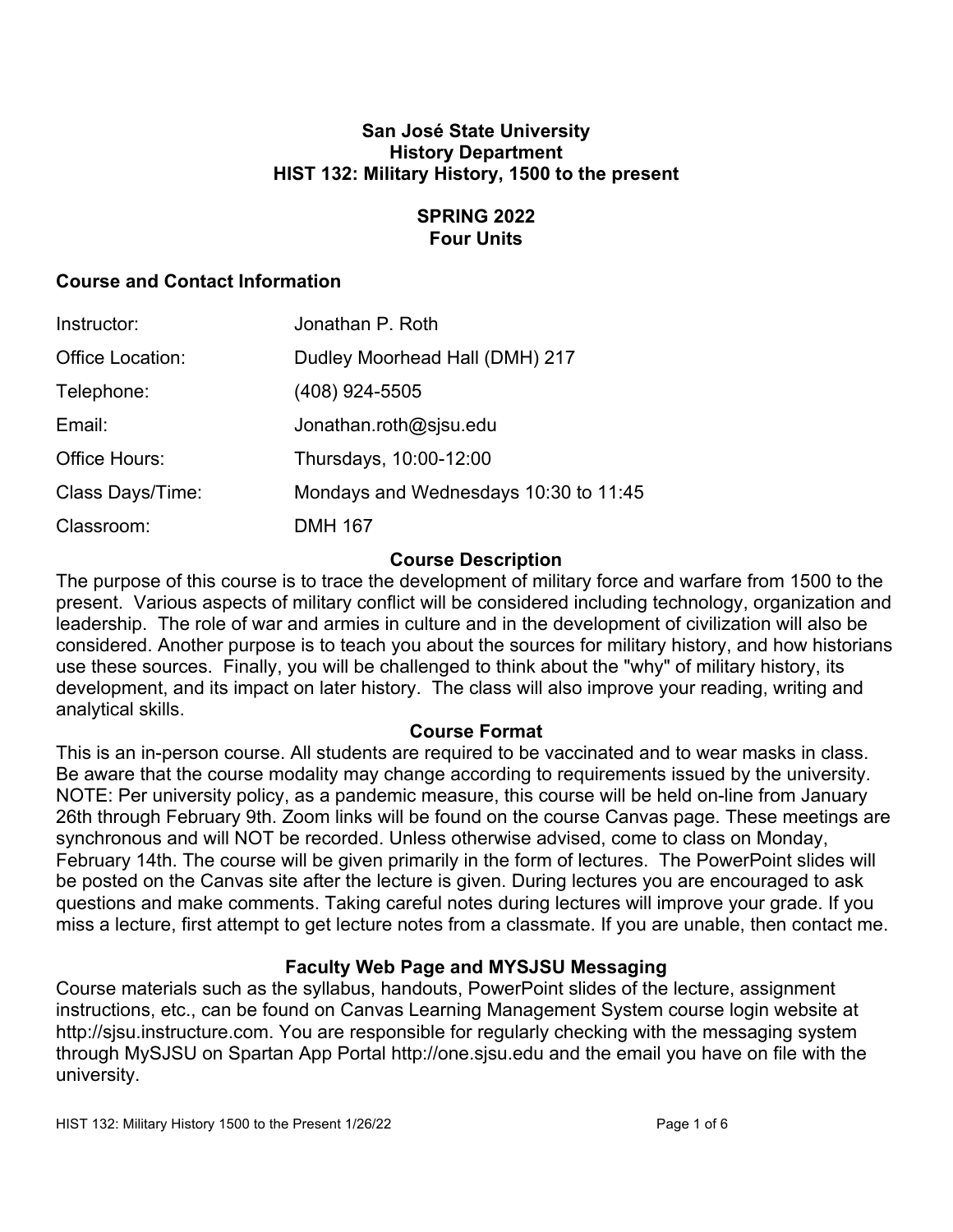### **Course Learning Outcomes (CLO) Upon successful completion of this course, students will be able to:**

- 1. Understand the definitions of war and questions about its origin.
- 2. Describe the relationship between war and world history.
- 3. Analyze the interaction between technological development, culture and war.
- 4. Critically follow a theoretical historical argument and the evidence and reason used to support it.
- 5. Explain how historians use primary sources and other means to reconstruct ancient history
- 6. Read, write, and think critically about historical issues and events.

# **Course Learning Outcomes (CLO)**

Upon successful completion of this course, students will be able to:

CLO 1: Discuss intelligently problems in determining historical truth, including issues of objectivity, perception, bias and narrative.

CLO 2: Understand the difficulty of using evidence, including problems specific to different periods and geographic regions.

CLO 3: Analyze the strengths and weaknesses of various historical traditions and schools.

CLO 4: Critically follow a theoretical historical argument and the evidence used to support it.

CLO 5: Explain how historians use primary sources and other means to reconstruct ancient history

CLO 6: Read, write, and think critically about historiography using proper historical technique.

# **Required Texts/Readings**

#### **Textbooks**

Geoffrey Parker, *Cambridge History of Warfare*, 2nd edition, Cambridge University Press, 2020. ISBN-13: 978-1316632765

Jeremy Black. *Introduction to Global Military History: 1775 to the Present Day*. Routledge, 2018. ISBN-13: 978-1138922471.

#### **Other Readings**

Geoffrey Parker, *The Military Revolution: Military Innovation and the Rise of the West*. 1500-1800. 2nd Edition. Cambridge University Press, 1996. ISBN-13: 978-052-1479585.

Brian Sandberg, *War and Conflict in the Early Modern World: 1500-1700*. Polity, 2016. ISBN-13: 978- 074-5646039.

U.S. Army and General Staff College, *Hearts and Minds: Its Evolution and Relevance to Counterinsurgency Campaigns*. CreateSpace Publishing, 2014. ISBN-13: 978-150-5393958

Jacqueline Hazelton, *Bullets Not Ballots: Success in Counterinsurgency Warfare*. Cornell University Press, 2021. ISBN-13: 978-150-1754784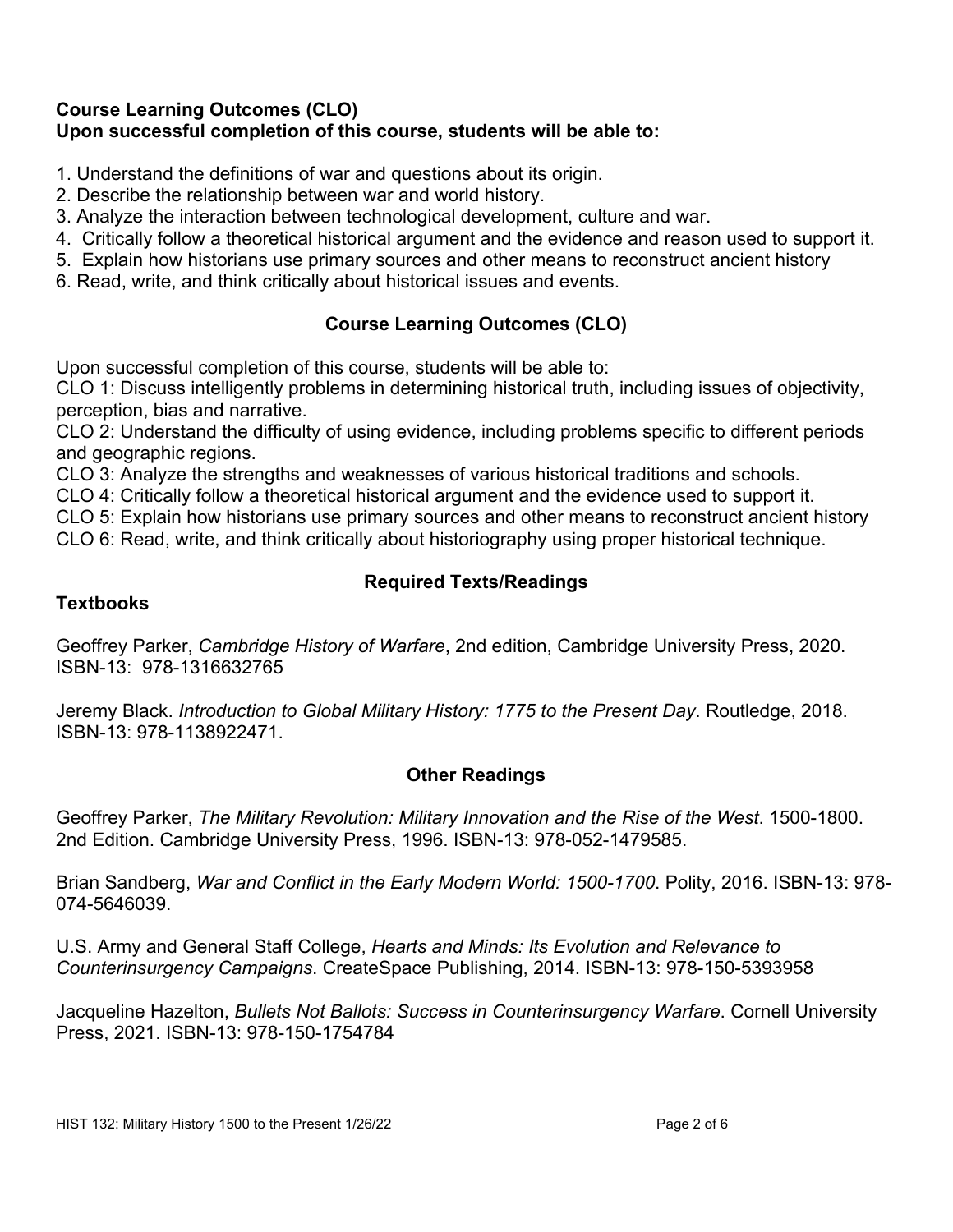## **Library Liaison**

The History Department Library Liaison is Nyle Monday (Nyle.Monday@sjsu.edu). Contact him for help with any library assignments in your History classes. His telephone number is (408) 808-2041. Course Requirements and Assignments

SJSU classes are designed such that in order to be successful, it is expected that students will spend a minimum of forty-five hours for each unit of credit (normally three hours per unit per week), including preparing for class, participating in course activities, completing assignments, and so on. More details about student workload can be found in at http://www.sjsu.edu/senate/docs/S12-3.pdf.

# **Assignments, Assessment of Student Learning, and Grading Policy**

**One in-class midterm examination, worth 250 points.** The exam will include both objective questions testing the students' knowledge of the people, places and events covered in the course and also require students to write an essay through which they will be summarize the evidence for, and analyze the arguments regarding, historical questions. These examinations will demonstrate mastery of CLO 1, 2, 3, 4 and 6. **The Midterm is Apr. 4th**

**Two typed analytical essays of at least four and no more than eight pages, each discussing a monograph and its thesis. Each essay is worth 250 points each for a total of 500 points.** These assignments will demonstrate mastery of CLO 3, 4, 5 and 6. **First Writing Assignment is due Mar. 7th**. **Second Writing Assignment is due Apr. 27.**

**An in-class final examination, worth 250 points.** The exam will include both objective questions testing the students' knowledge of the people, places and events covered in the course and also require students to write an essay through which they will be summarize the evidence for, and analyze the arguments regarding, historical questions. This examination will demonstrate mastery of CLO 1,2,3,4 and 6. **The Final is May 19th.**

## **Writing Assignment Requirements**

**Writing Assignment #1:** Compare and contrast Geoffrey Parker, The Military Revolution: Military Innovation and the Rise of the West. 1500-1800 and Brian Sandberg, War and Conflict in the Early Modern World: 1500-1700. **Due Mar. 7**

**Writing Assignment #2:** Compare and contrast U.S. Army and General Staff College, *Hearts and Minds: Its Evolution and Relevance to Counterinsurgency Campaigns* and *Bullets Not Ballots: Success in Counterinsurgency Warfare*. Naval Institute Press**. Due Apr. 28**

Papers must be submitted both in hard copy in class and in digital form through TurnItIn.com through Canvas. Read the assigned books carefully. If you do not understand something, read it over again if necessary. If you still do not understand something, be sure to contact me before writing your paper. Your paper should give basic summaries of the two books under review. Focus on the ideas presented, do not list the contents chapter-by-chapter. Unless necessary, you need not mention chapter numbers or titles. You should note the facts and information presented by the authors (not every instance, but representative examples), but concentrated on the two authors" ideas. The basic idea of a historical book is called its "thesis" (plural "theses"). You should describe each author's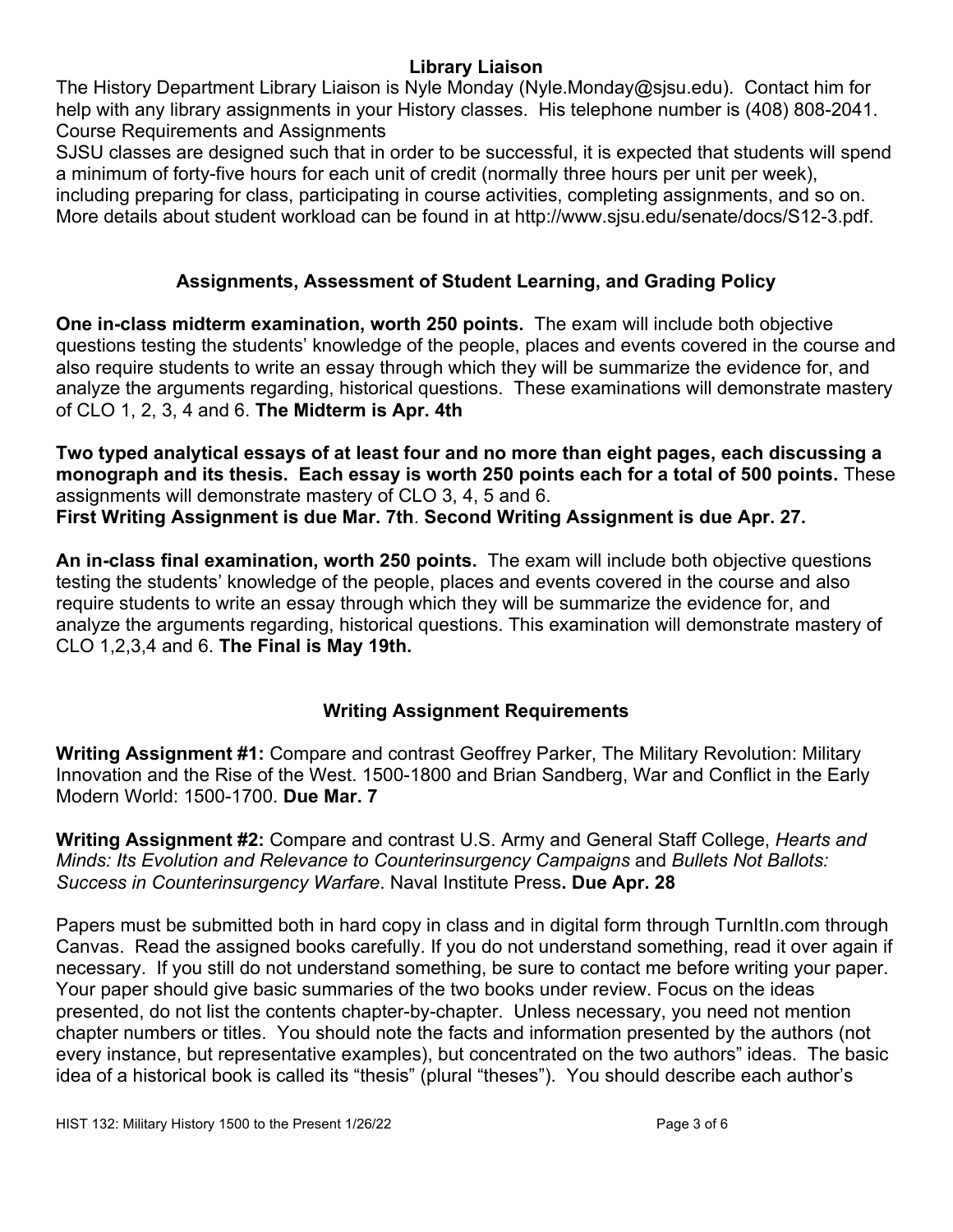overall thesis, and compare and contrast the two theses. Do not do any outside research on the subject—the assignment is to review the text itself. You should, however, express your view of which, if either of he authors have been successful in proving his or her thesis. Papers should be no less than four and no more than eight double-spaced pages. Do not include a title page or a bibliography. Write your name, the class and the date on the upper right-hand corner of the first page. Number your pages.

# **Grading Information**

Up to 1,000 points can be earned during the course. See Course Requirements and Assignment above for points earned for each assignment. Grades are based on the following totals: A: 930-1000, A–: 900-929, B+: 870-899, B: 830-869, B–: 800-829, C+: 770-799, C: 730-769, C–: 700-729, D+: 670-699, D: 630-669, D–: 600-629, F: 599 or below. A student with a total score of below 599 will fail the course. Extra credit may be available at the discretion of the instructor. Extra credit assignments, if available, will be for the entire class only. Penalties for late assignments may be applicable.

### **Classroom Protocol**

You are responsible for all the material presented in the lectures and assigned in the required readings. Bring at least one unused Answer Book to each examination. Blue Books may be purchased at Spartan Bookshop. Writing correct, clear and concise English is a criterion for grading on all written work. Pay close attention to the corrections and comments made on your written assignments. If you feel you need special assistance with your writing, come see me. Please turn off or silence cell phones while in class. Students with disabilities or needing special accommodations should see me as soon as possible. If you have any questions or difficulties, do not hesitate to see me after class, come to my office hours or arrange an appointment.

#### **University Policies**

Per University Policy S16-9 (http://www.sjsu.edu/senate/docs/S16-9.pdf), relevant information to all courses, such as academic integrity, accommodations, dropping and adding, consent for recording of class, etc. is available on Office of Graduate and Undergraduate Programs' Syllabus Information web page at http://www.sjsu.edu/gup/syllabusinfo/" Make sure to review these university policies and resources with students.

#### **Student Resources**

Computer labs for student use are available in the Academic Success Center located on the 1st floor of Clark Hall and on the 2nd floor of the Student Union. Computers are also available in the Martin Luther King Library. The Learning Assistance Resource Center (LARC) is located in Room 600 in the Student Services Center. Small group, individual, and drop-in tutoring are available. Please visit the LARC website for more information at http://www.sjsu.edu/larc/. The SJSU Writing Center is located in Room 126 in Clark Hall. It is staffed by professional instructors and upper-division or graduatelevel writing specialists from each of the seven SJSU colleges. Our writing specialists have met a rigorous GPA requirement, and they are well trained to assist all students at all levels within all disciplines to become better writers. The Writing Center website is located at http://www.sjsu.edu/writingcenter/about/staff/. The Peer Mentor Center is located on the 1st floor of Clark Hall in the Academic Success Center. The Peer Mentor Center is staffed with Peer Mentors who excel in helping students manage university life, tackling problems that range from academic challenges to interpersonal struggles. Peer Mentor services are free and available on a drop –in basis,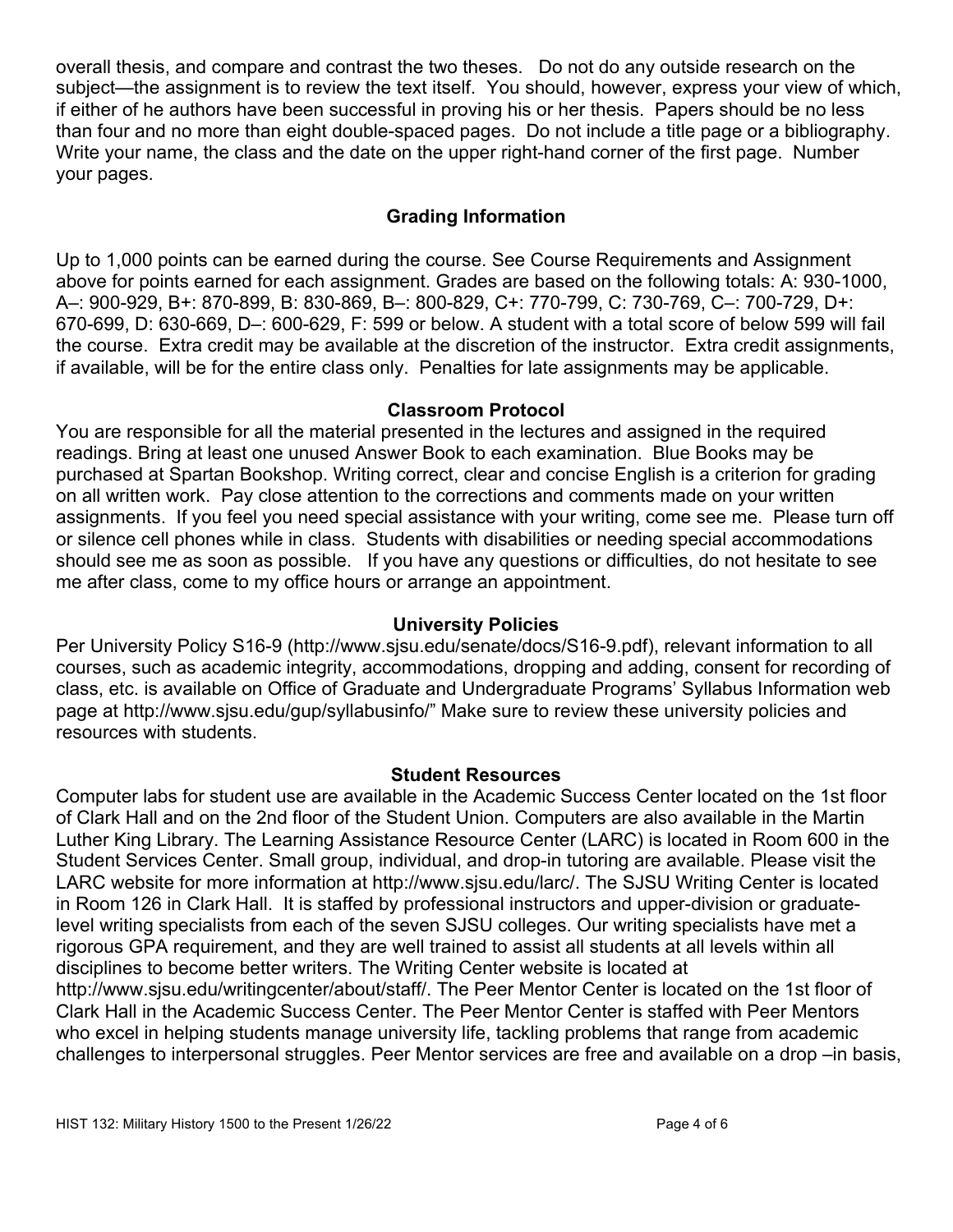no reservation required. The Peer Mentor Center website is located at http://www.sjsu.edu/muse/peermentor/

## **SJSU Counseling Services**

The SJSU Counseling Services is located on the corner of 7th Street and San Fernando Street, in Room 201, Administration Building. Professional psychologists, social workers, and counselors are available to provide consultations on issues of student mental health, campus climate or psychological and academic issues on an individual, couple, or group basis. To schedule an appointment or learn more information, visit Counseling Services website at http://www.sjsu.edu/counseling.

#### **Veteran Services**

Services are available for Student Veterans, Dependents and Spouses, Reservists and members of the National Guard. The SJSU Veterans Study Lounge is located in Clark 122. For more information contact Maggie Morales at (408) 924-6299 or Maggie.morales@sjsu.edu.

| <b>UUUISE JUILEUUIE</b> |                                                            |
|-------------------------|------------------------------------------------------------|
| Date                    | Topics, Readings, Assignments, Deadlines                   |
| Wed. Jan. 26            | #1 Introduction and Methods                                |
|                         | Read: Parker, Introduction                                 |
| Mon. Jan. 31            | #2 European Warfare 1500-1600                              |
| Wed. Feb. 2             | #3 European Naval Warfare and Colonial Expansion 1500-1700 |
|                         | Read: Parker, Chapters 7-9 Black, pp. 5-11                 |
| Mon. Feb. 7             | #4 Non-European War 1500-1700                              |
| Wed. Feb. 9             | #5 European Land Warfare 1600-1700                         |
|                         | Read: Parker, Chapter 10                                   |
| Mon. Feb. 14            | #6 18th Century European Warfare                           |
| Wed. Feb. 16            | #7 18th Century War in the Americas                        |
|                         | Read: Parker, Black pp. 1-3, 18-22                         |
| Mon. Feb. 21            | #8 18th Century War in Asia and Africa                     |
| Wed. Feb. 23            | #9 Revolutionary and Napoleonic Warfare (1789-1815)        |
|                         | Read: Chapter 11; Black, pp. 12-14, 34-39                  |
| Mon. Feb. 29            | #10 Warfare in Europe 1815-1880                            |
| Wed. Mar. 2             | #11 Asian and African Warfare 1800-1850                    |
|                         | Read: Parker, Chapter 12; Black, pp. 46-59, 67-70          |
| Mon. Mar. 7             | #12 Warfare in the Latin America 1815-1850                 |
|                         | <b>1st WRITING ASSIGNMENT DUE.</b>                         |
| Wed. Mar. 9             | #13 US Warfare 1800-1850                                   |
|                         | Read: Black, 61-62, 81-83                                  |
|                         |                                                            |
| Mon. Mar. 14            | #14 US Warfare 1850-1880                                   |
| Wed. Mar. 16            | #15 European Warfare 1850-1880                             |

### **HIST 132-01, Spring 2021 Course Schedule**